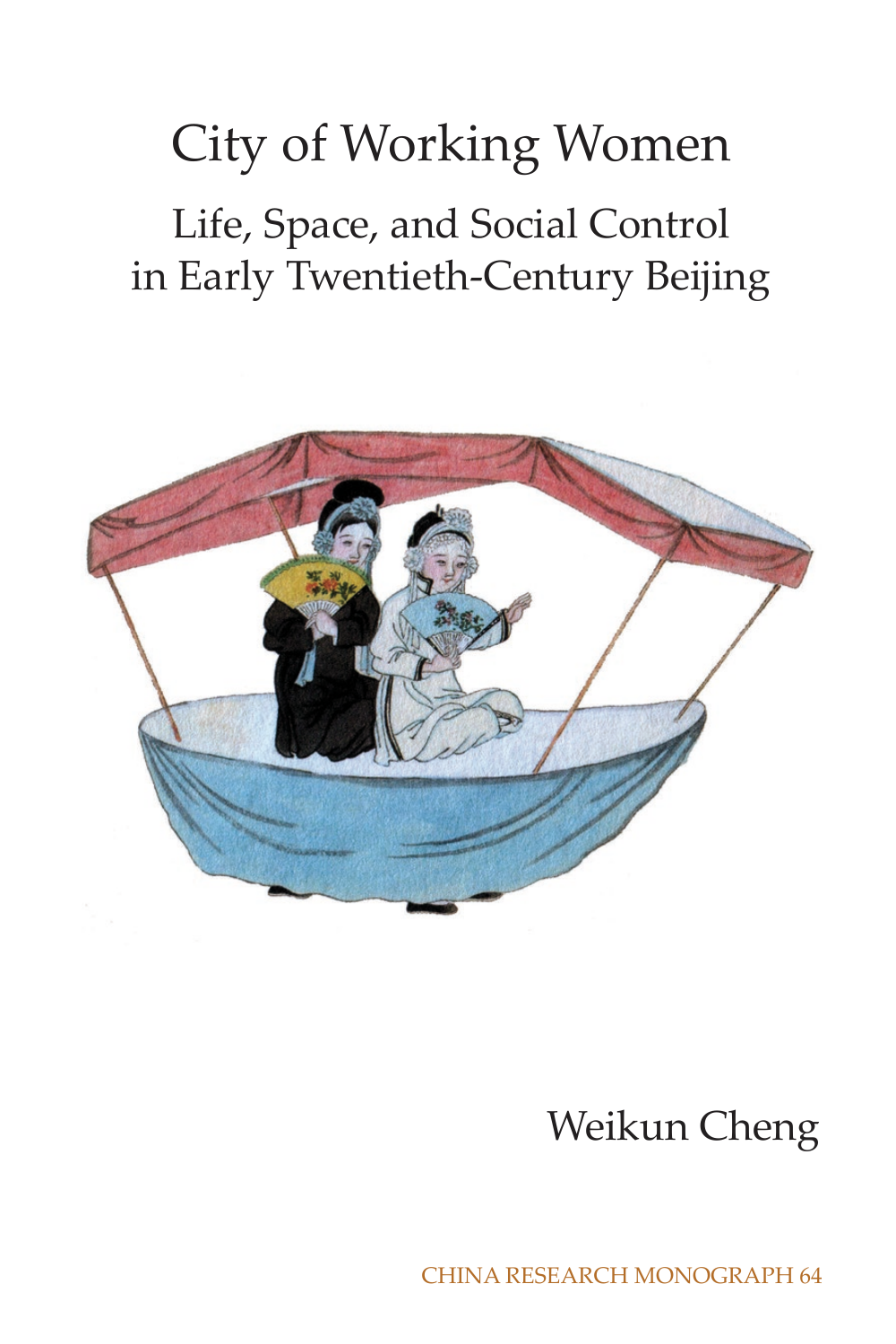#### **Notes to this edition**

This is an electronic edition of the printed book. Minor corrections may have been made within the text; new information and any errata appear on the current page only.

China Research Monograph 64 *City of Working Women: Life, Space, and Social Control in Early Twentieth-Century Beijing* Weikun Cheng

ISBN-13: 978-1-55729-153-0 (electronic) ISBN-13: 978-1-55729-098-4 (print) ISBN-10: 1-55729-098-9 (print)

Please visit the IEAS Publications website at <http://ieas.berkeley.edu/publications/> for more information and to see our catalogue.

Send correspondence and manuscripts to

Katherine Lawn Chouta, Managing Editor Institute of East Asian Studies 1995 University Avenue, Suite 510H Berkeley, CA 94720-2318 USA [ieaseditor@berkeley.edu](mailto:ieaseditor@berkeley.edu)

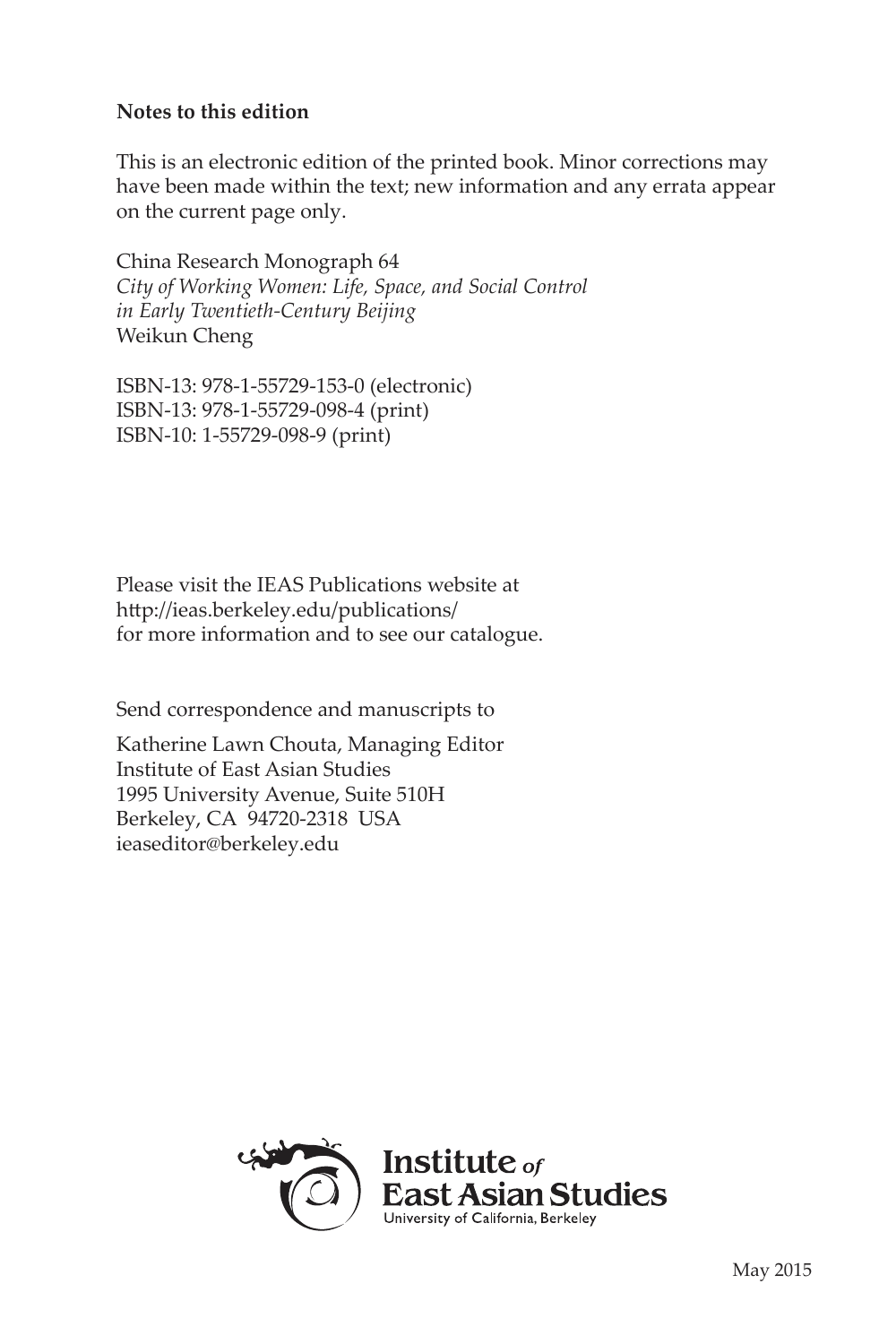CHINA RESEARCH MONOGRAPH 64

CENTER FOR CHINESE STUDIES

# City of Working Women Life, Space, and Social Control in Early Twentieth-Century Beijing

Weikun Cheng

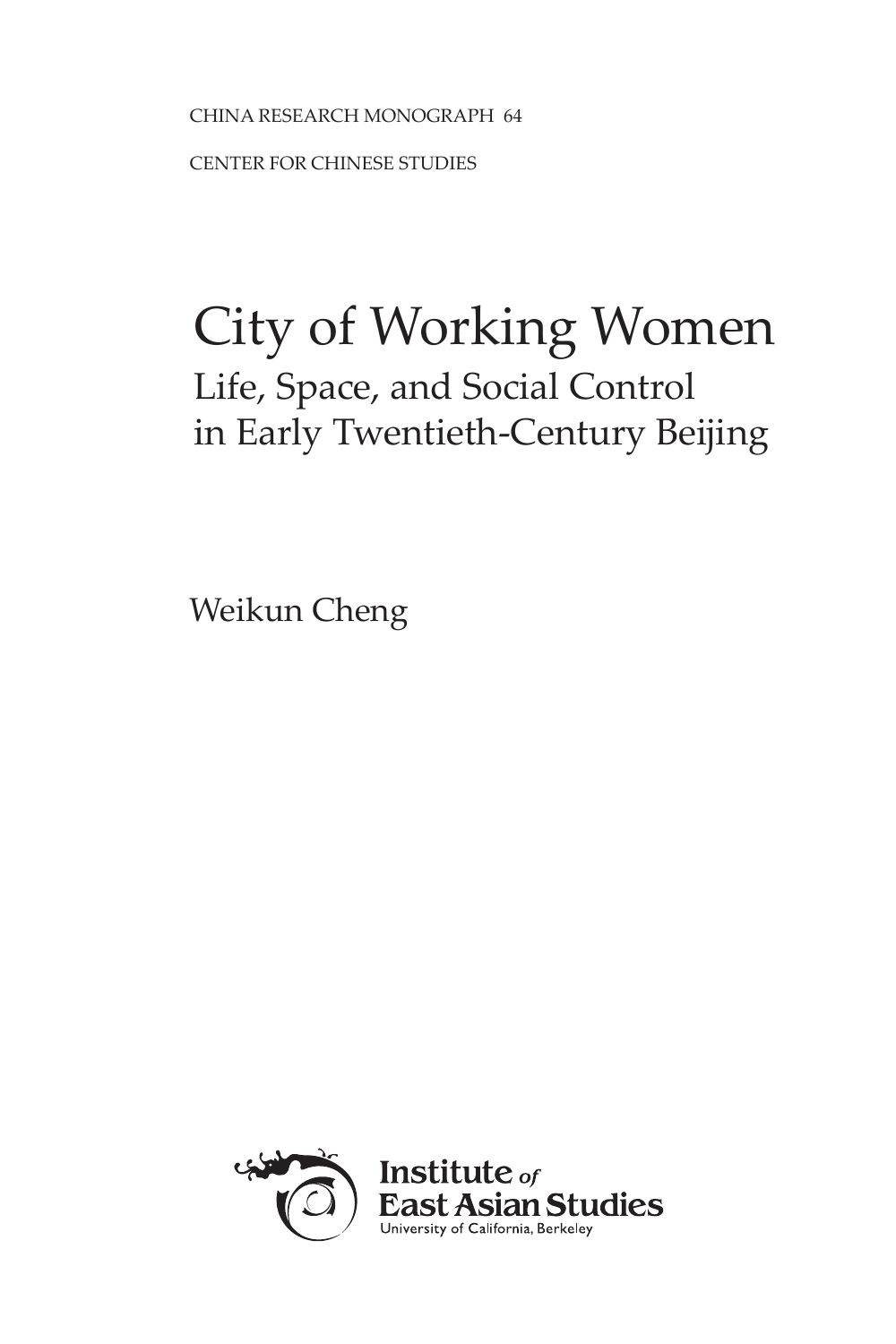A publication of the Institute of East Asian Studies, University of California, Berkeley. Although the institute is responsible for the selection and acceptance of manuscripts in this series, responsibility for the opinions expressed and for the accuracy of statements rests with their authors.

The China Research Monograph series is one of several publication series sponsored by the Institute of East Asian Studies in conjunction with its constituent units. The others include the Japan Research Monograph series, the Korea Research Monograph series, and the Research Papers and Policy Studies series.

Send correspondence and manuscripts to

Katherine Lawn Chouta, Managing Editor Institute of East Asian Studies 2223 Fulton Street, 6th Floor Berkeley, CA 94720-2318 ieaseditor@berkeley.edu

#### **Library of Congress Cataloging-in-Publication Data**

Cheng, Weikun, 1953-2007.

 City of working women : life, space, and social control in early twentiethcentury Beijing / Weikun Cheng.

 p. cm. -- (China research monograph ; 64) Includes bibliographical references and index. ISBN-13: 978-1-55729-098-4 ISBN-10: 1-55729-098-9

 1. Women--China--Beijing--Social conditions--20th century. 2. Working class women--China--Beijing--History--20th century. 3. City and town life--China-- Beijing--History--20th century. 4. Public spaces--China--Beijing--History--20th century. 5. Beijing (China)--Social conditions--20th century. I. Title. HQ1770.B36C44 2011

305.48'96230951156--dc22

#### 2011001027

Copyright © 2011 by the Regents of the University of California. Printed in the United States of America. All rights reserved.

Cover: Anonymous [Qing dynasty], *Sailing a Land Boat*. Actresses in a "land boat," a model boat made with wooden frames and skirts, used as a stage prop during performances. Performers usually made themselves up as characters in dramas such as *The Romance of the White Snake* and danced about according to the plots. From *Beijing minjian fengsu baitu* [A pictorial record of old Peking folklore] (Beijing: Beijing tushuguan chubanshe, 2003).

Image used by permission of the National Library Press, Beijing.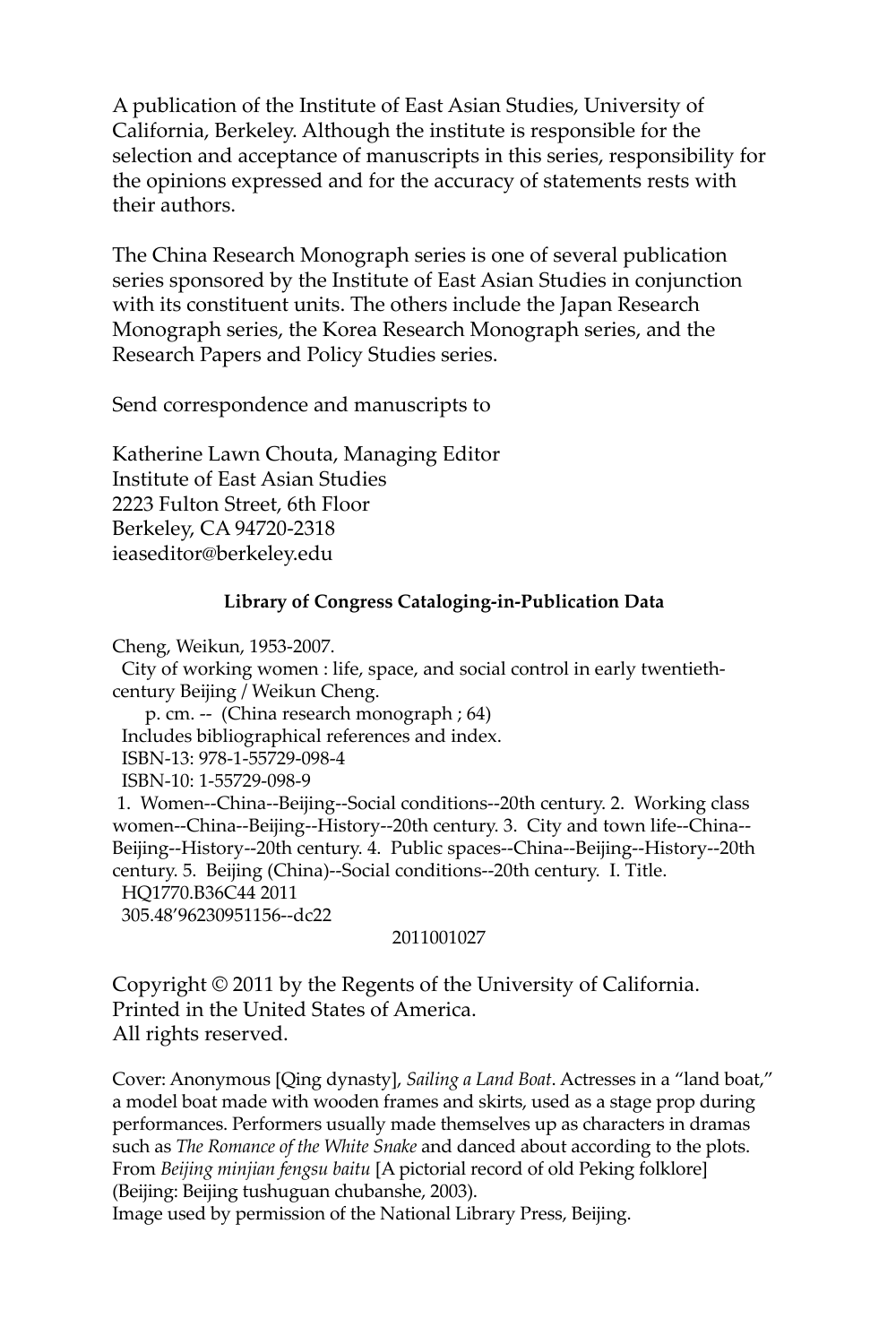# **Contents**

| Preface              | vii |
|----------------------|-----|
| Introduction         | 1   |
| 1. Women in the City | 21  |
| 2. Livelihood        | 48  |
| 3. Neighborhood      | 73  |
| 4. Leisure           | 98  |
| 5. Actresses         | 134 |
| 6. Prostitutes       | 165 |
| 7. Policing Women    | 197 |
| Conclusion           | 231 |
| Bibliography         | 238 |
| Index                | 259 |
|                      |     |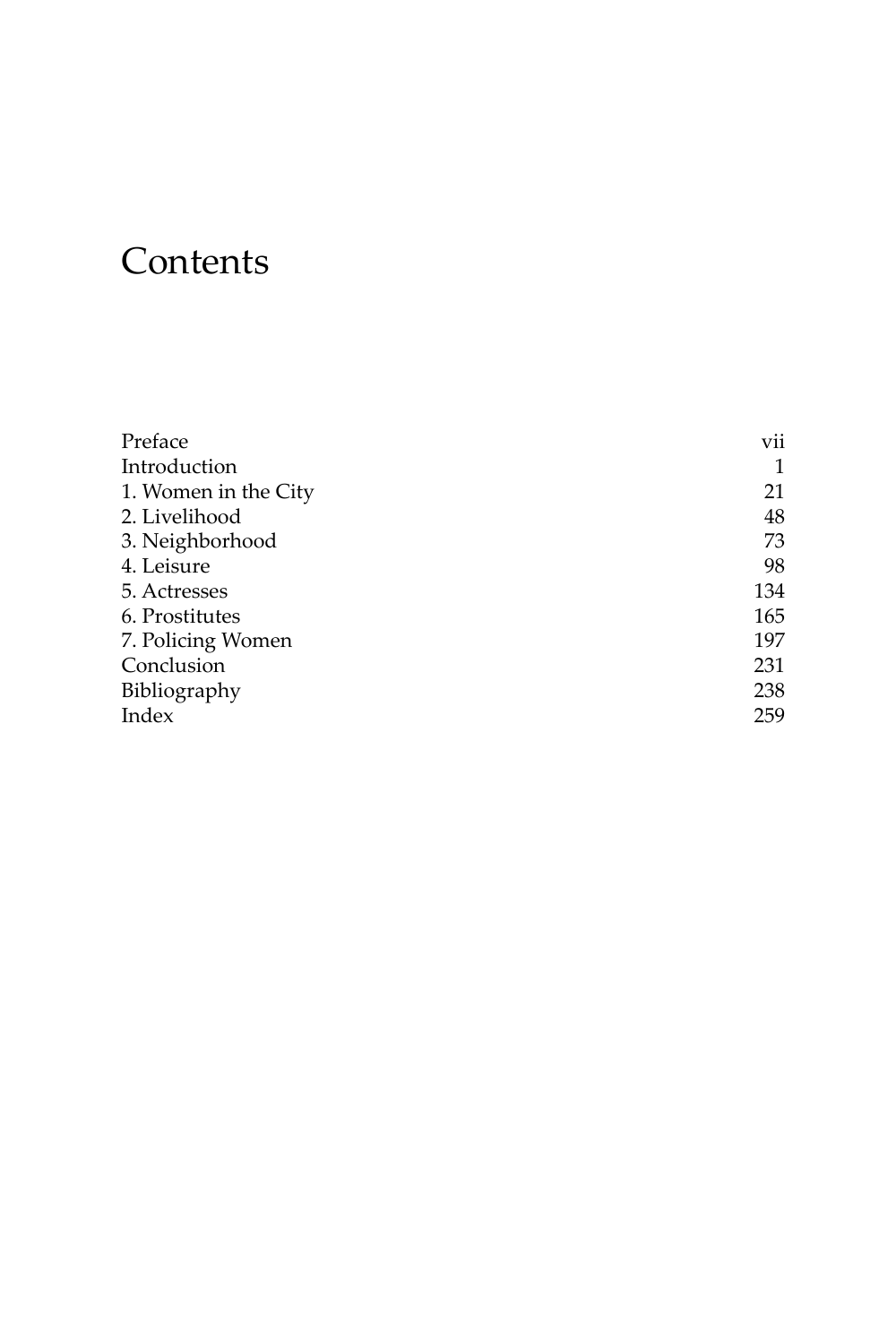# Preface

Unfortunately, Weikun Cheng (1953–2007) was unable to write a preface for this book. He (together with his wife, Xiaoping Lei) left us due to an automobile accident at the end of 2007. However, we feel relief to see that his book *City of Working Women: Life, Space, and Social Control in Early Twentieth-Century Beijing*, a project Weikun worked on for many years, will be out soon. As Weikun's colleagues and friends, and, more importantly, as his fellow students in the Ph.D. program under Professor Bill Rowe at Johns Hopkins University, we would like to take this opportunity to introduce his life and academic career to our readers.

Weikun received his undergraduate degree in history from Sichuan University (1977–1982) and graduate training in modern Chinese history from the People's University of China (1982–1984). After graduation, he became a lecturer at the Institute of Qing History at the People's University, the leading research institute in this field in China. During his five years at the Institute of Qing History (1984–1989), Weikun established his academic reputation in China with twenty articles published in academic journals in Chinese, which resulted from the massive research he conducted on the rich sources in the First National Archive, Beijing Municipal Archive, and major libraries. His special interest then was the 1911 Revolution and its economic and social impact, but his research also ranged more widely, from the anti-Christian missionary movements and secret societies to political parties and the transformation of popular culture. Weikun focused his attention on the popular movements that laid a ground for the Republican revolution.

Weikun enrolled in the Ph.D. program at Johns Hopkins University in 1989 and studied with Bill Rowe for six years, earning his doctoral degree in 1995. During 1994 and 1997, he was a visiting assistant professor at the Department of History, State University of New York at Oswego. In 1997, Weikun joined the Department of History of California State University, Chico. He was tenured and promoted as an associate professor in 2002. A month before his death, a unanimous vote was cast in favor of his promotion to full professor.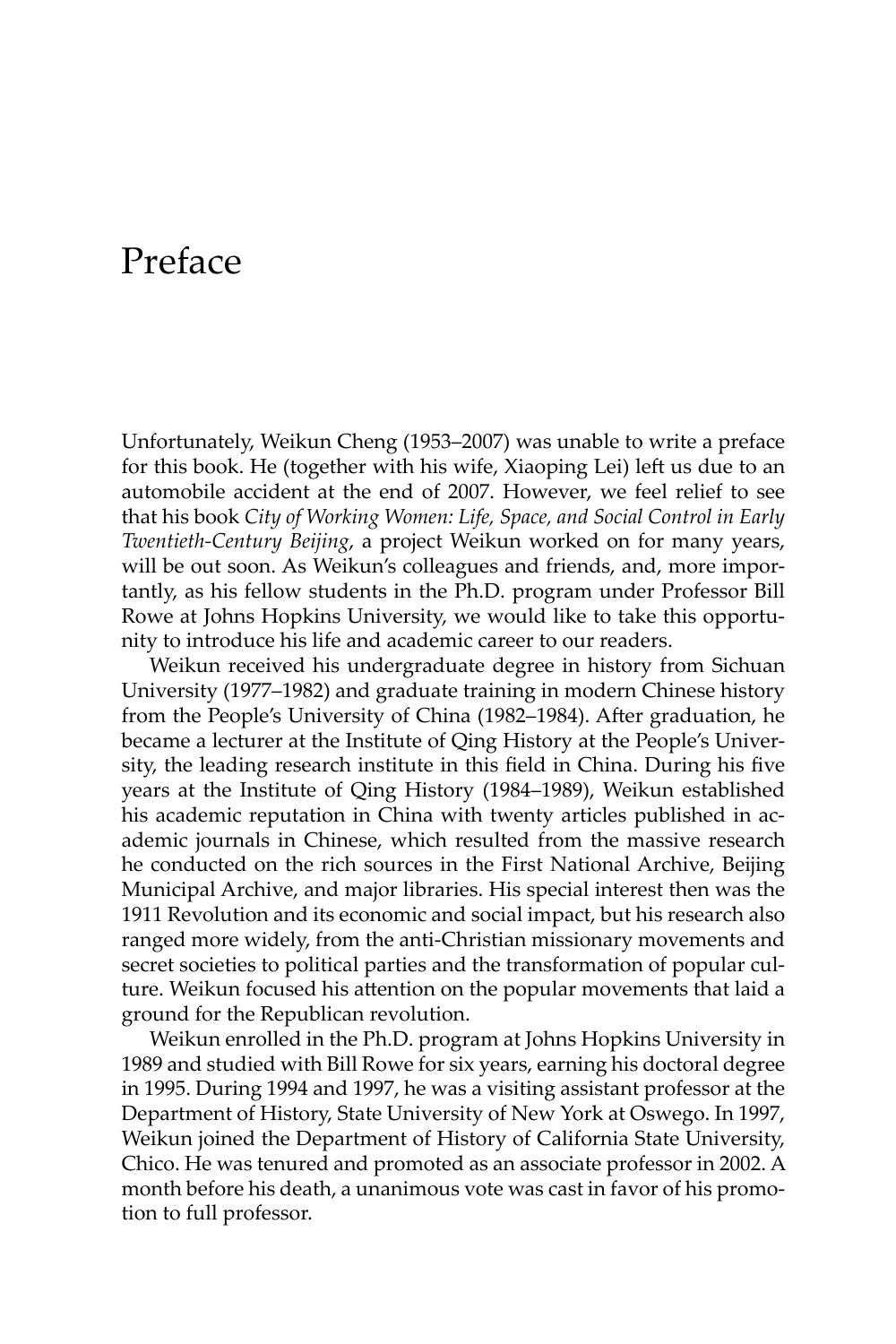During his years at Hopkins, Weikun's interest shifted to social history and, in particular, women's active role in challenging, shaping, and reinventing urban social fabrics and cultural forms in the early twentieth century, which at that time was still an understudied field just beginning to draw research attention. His dissertation was an investigation of the political and social changes in northern Chinese women's lives. He adopted a unique approach to comparing different female groups in their comprehension of the concept of liberation, and he explored the multiple meanings of feminism in China. From his dissertation, Weikun published two articles, one of which is "The Challenge of the Actresses," questioning the dominant assumption held by both Western and Chinese historians that ordinary Chinese women were victims of Confucian ideology and social institutions. The article reveals how actresses, who pursued professional careers and freedom in the public world, could challenge the established gender mores and be role models for other women.<sup>1</sup> The other article, titled "Going Public through Education," modifies the theory of the two separate gender spheres and demonstrates how women could use education strategically as an instrument to turn the private/female sphere into a heterosocial public sphere.<sup>2</sup>

Besides these two articles, Weikun had at least five other publications in English and several in Chinese. His article "Politics of the Queue" examines political transformations in the early and late Qing from a new angle.3 Another, titled "Creating a New Nation, Creating New Women," discusses the hot issue of women and nationalism and explains how Chinese women created a new identity in the process of building the modern Chinese nation-state.<sup>4</sup> His third and fourth articles, "Organized Women in the National Politics" and "Women in Public Spaces," analyze similar issues surrounding the role of female societies and the relations among theaters, modernity, actresses, and moralist discourses in early twentiethcentury Beijing.<sup>5</sup> Weikun's last piece, "In Search of Leisure," explores

<sup>&</sup>lt;sup>1</sup> Weikun Cheng, "The Challenge of the Actresses: Female Performers and Cultural Alternatives in Early Twentieth-Century Beijing and Tianjin," *Modern China* 22, no. 2 (1996): 197–233.

<sup>&</sup>lt;sup>2</sup> Weikun Cheng, "Going Public through Education: Female Reformers and Girls' Schools in Late Qing Beijing," *Late Imperial China* 21, no. 1 (2000): 107–144.

<sup>&</sup>lt;sup>3</sup> Weikun Cheng, "Politics of the Queue: Agitation and Resistance in the Beginning and End of Qing China," in *Hair: Its Power and Meaning in Asian Cultures*, edited by Alf Hiltebeitel and Barbara D. Miller, 123–142 (Albany, N.Y.: SUNY Press, 1998).

<sup>&</sup>lt;sup>4</sup> Weikun Cheng, "Creating a New Nation, Creating New Women: Women's Journalism and the Building of Nationalist Womanhood during the Period of 1911 Revolution," in *Chinese Nationalism in Perspective: Historical and Recent Cases*," edited by C. X. George Wei and Xiaoyuan Liu, 15–32 (Westport, Conn.: Greenwood Publishing, 2001).

<sup>&</sup>lt;sup>5</sup> Weikun Cheng, "Organized Women in the National Politics: An Analysis of Female Societies in Early Twentieth-Century Beijing," *American Review of China Studies* 4, no.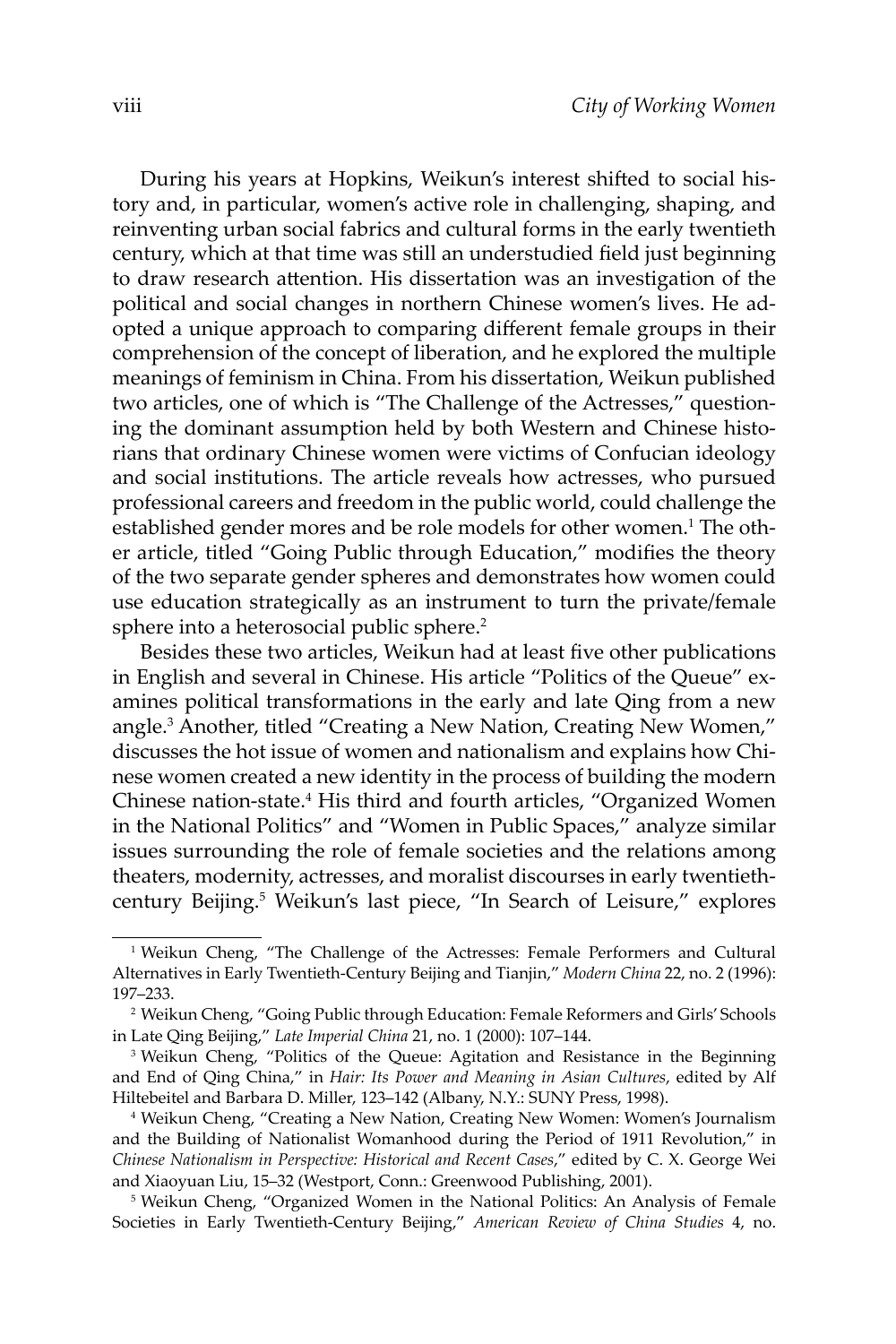women's activism through their participation in festivals in late Qing Beijing. This article is especially meaningful as it addresses the disputes between ordinary women and the ruling elite and shows a pioneering effort in exploring ordinary women's pursuit of freedom and personal gratification in public spaces in late imperial Beijing. In an attempt to add women's leisure and social lives to the repertoire of Chinese women's studies, he has opened our eyes to the various forms of women's resistance.<sup>6</sup> Thus, Weikun's major contributions lie in the area of Chinese women and urban history.

This book will be a major contribution to feminist scholarship, especially to the study of lower-class urban women in China. The work contains solid research based on a variety of original sources including local archives, newspapers and magazines, memoirs, social surveys, and interviews. Situating laboring-class women in the larger context of the political liberalization and the profound social and economic transformations in late Qing and early Republican Beijing, the book presents a nuanced picture of women's potentials and possibilities, and their dangers and anxieties, in a rapidly changing city, and it captures their active and controversial use of urban public spaces. This book introduces to Western readers handicrafts women, maidservants, female beggars, actresses, and several other categories of female workers of which we lack basic awareness. Arguing that urban women successfully colonized public space as their everyday space and used public space to extend their opportunities and influences, the book diverts our sight from women's domestic domain to a public domain where women played significant roles in employment, entertainment, and social interactions. Mainly dealing with women in the urban public space, the book balances two feminist approaches: treating women as agents and using gender as an analytical category. Weikun's unique perspectives and thorough analysis of women's everyday lives and resistant strategies add to our understanding of women's culture and identity in early twentieth-century China.

Moreover, the focus on lower-class women's use of urban public space opens a new dimension in the study of modern Chinese cities. Through the lens of women's everyday experience, the book presents Beijing as a city of contradictions. The Republican revolution overthrew the crumbling Qing government, but the new parliamentary politics remained offlimits to women, especially the laboring-class women who constituted the the majority of the female population of Beijing. The imperial economy,

<sup>1 (2003): 1–14; &</sup>quot;Women in Public Spaces: Theater, Modernity, and Actresses in Early Twentieth-Century Beijing," *Asian Journal of Women's Studies* 9, no. 3 (2003): 7–45.

<sup>&</sup>lt;sup>6</sup> Weikun Cheng, "In Search of Leisure: Women's Festivities in Late Imperial Beijing," *Chinese Historical Review* 14, no. 1 (2007): 1–28.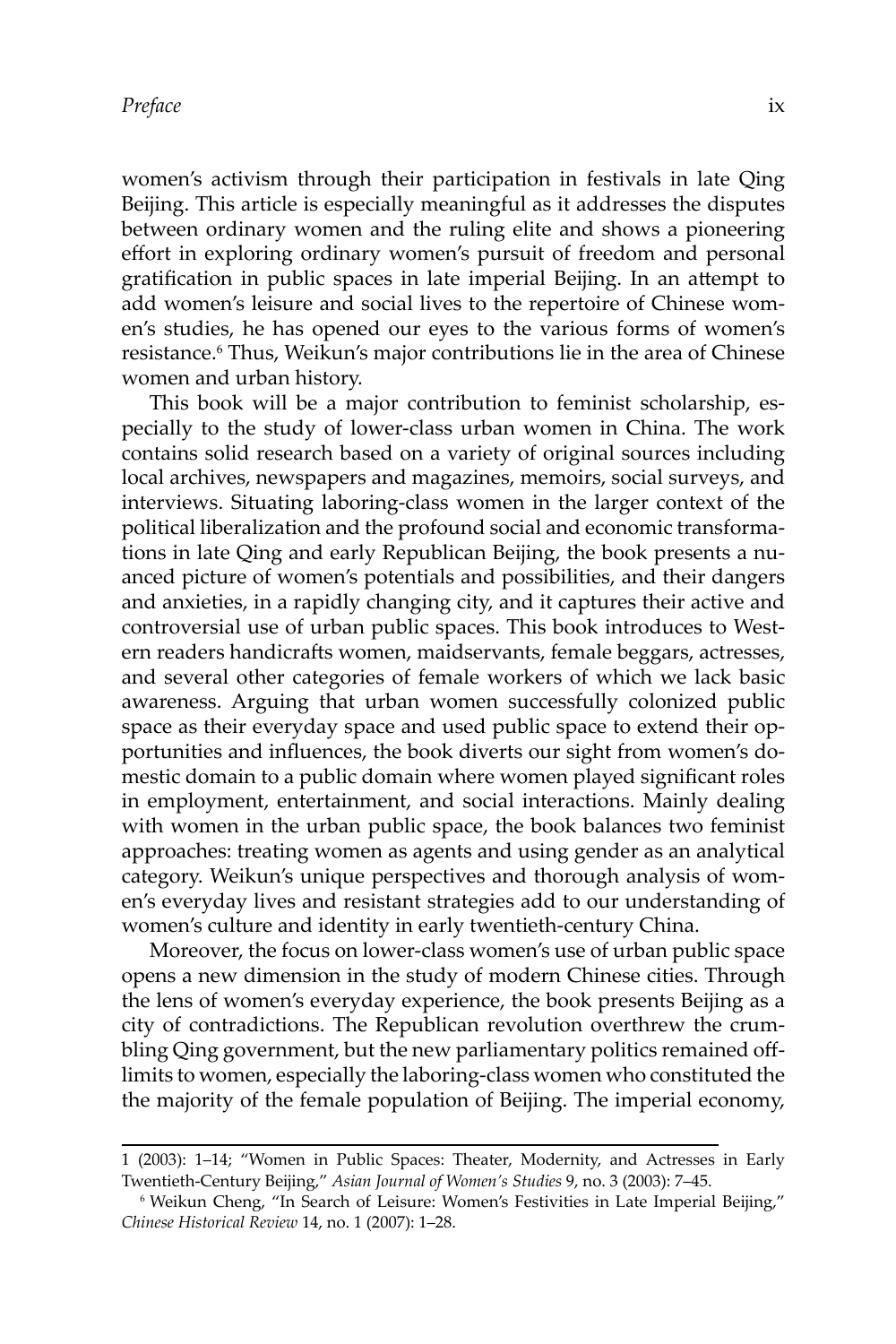which made Beijing a center of consumption rather than production, declined as a result of regime change, political instability, and massive poverty, but the lackluster industrialization did not provide women with new options and better alternatives for securing a livelihood. Radical intellectuals had called for a cultural revolution that sought to give women an equal footing in social and economic arenas, but the imperial gender norms that formulated a gendered separation of space and labor retained their cultural force and thereby resisted women's claims to urban public space. Laboring-class women's experience highlights these incomplete changes, inadequate developments, inconsistent reforms, and inconclusive debates in early twentieth-century Beijing and also allows us to study what these meant to women in their daily struggles.

Before the accident, Weikun's manuscript had been accepted for publication by the Institute of East Asian Studies at the University of California, Berkeley, but he was still working on revisions, and the final version of the manuscript had not yet been submitted to the press when he passed away. Since then we have worked closely with IEAS to ensure the publication of the book. We are very grateful to Joanne Sandstrom and Katherine Lawn Chouta, successive editors at IEAS, for their efforts in publishing this book, especially to the latter for her copyediting and her guidance of the book through production. We would also like to thank Laird Easton, chair of the Department of History at California State University, Chico, for providing funds for the indexing of this book. Although we have tried our best to help answer all the queries raised during its editing, we might not have been able to handle them very well and hope our readers will understand that the end product lacks the author's final approval.

Di Wang, Texas A&M University Zhao Ma, Washington University in St. Louis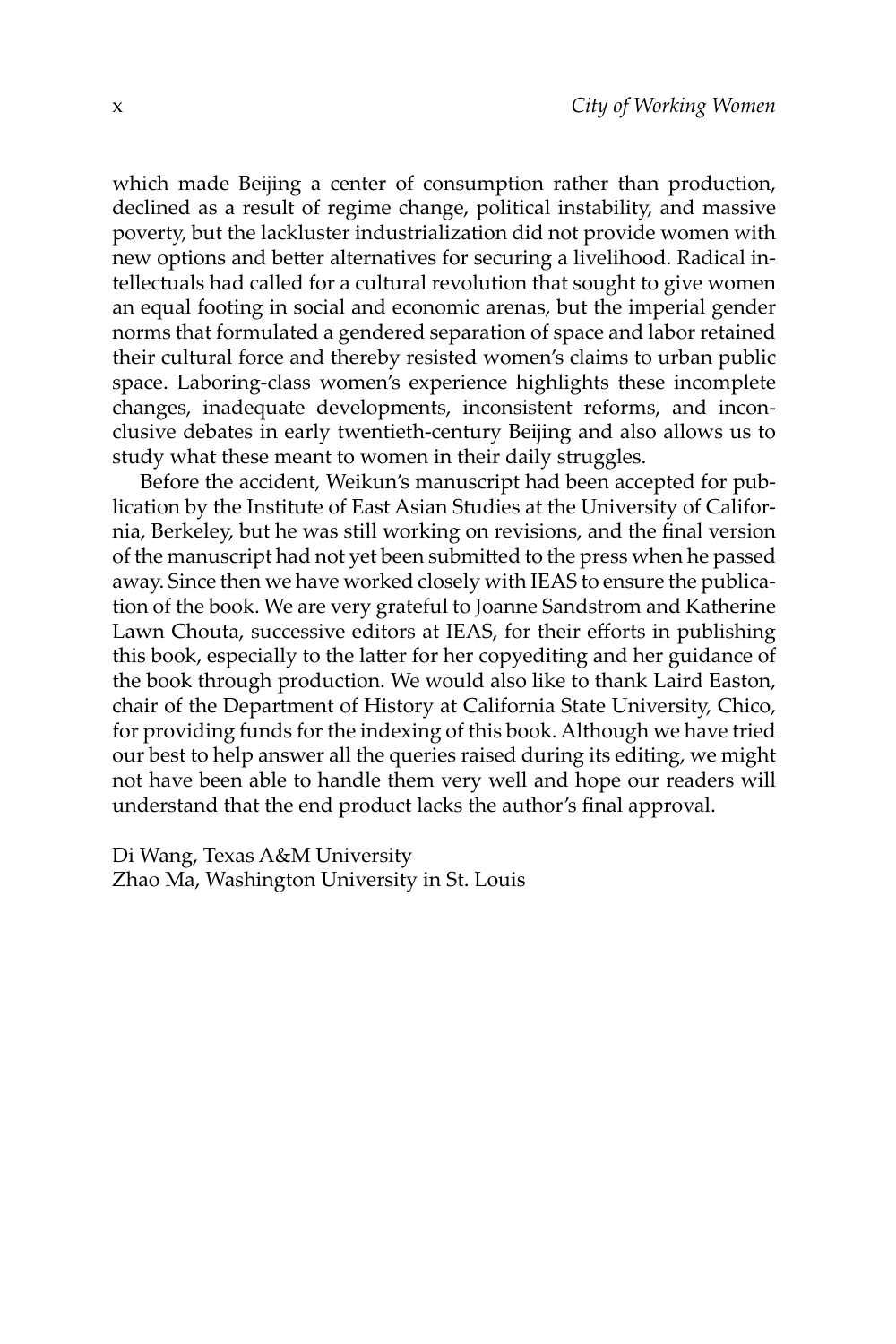## Introduction

This book investigates the life experiences of ordinary women, specifically in connection with Beijing's urban public spaces, during the late Qing and early Republican periods. The narrative starts with the last decade of the Qing dynasty (1644–1912), when urban reforms began to transform the cityscape, provide more material goods, and inspire a feminist movement. The story ends in 1928, when the Nationalist Party (Guomindang) subjugated the local women's movement to a nationalist feminism and increased its intervention in lower-class women's lives. During this time, women's use of urban public spaces grew as dramatic cultural shifts changed social attitudes toward the presence of women in public. Significant political and cultural events such as the late Qing reforms, the Revolution of 1911, the New Culture Movement of the 1910s and 1920s, and the reunification of China by the Nationalist Party in 1928 removed many social barriers that had confined women to their homes and led to more relaxed social mores. The presence of commoner women, who ventured into the streets for economic, social, and entertainment purposes, became more accepted but also more controversial.

Women's activities became more prevalent and innovative in the last decade of the Qing dynasty, even while conventional rituals changed little. Middle-class women ventured outside to take their daughters to school and attend political rallies and charity drives while lower-class women sought to earn a living and find entertainment in the streets. This phenomenon might have resulted from the breaking down of domestic constraints and women's desire to find meaning in their lives, or it could have been prompted by economic necessity, familial obligations, or a need for temporary escape from quotidian obligations; regardless, it does not necessarily suggest liberation. Context, format, and motivation usually dictated a woman's behavior outside her home. In this transitional period, when social norms deteriorated and urban reforms were implemented at unprecedented levels, women's public roles and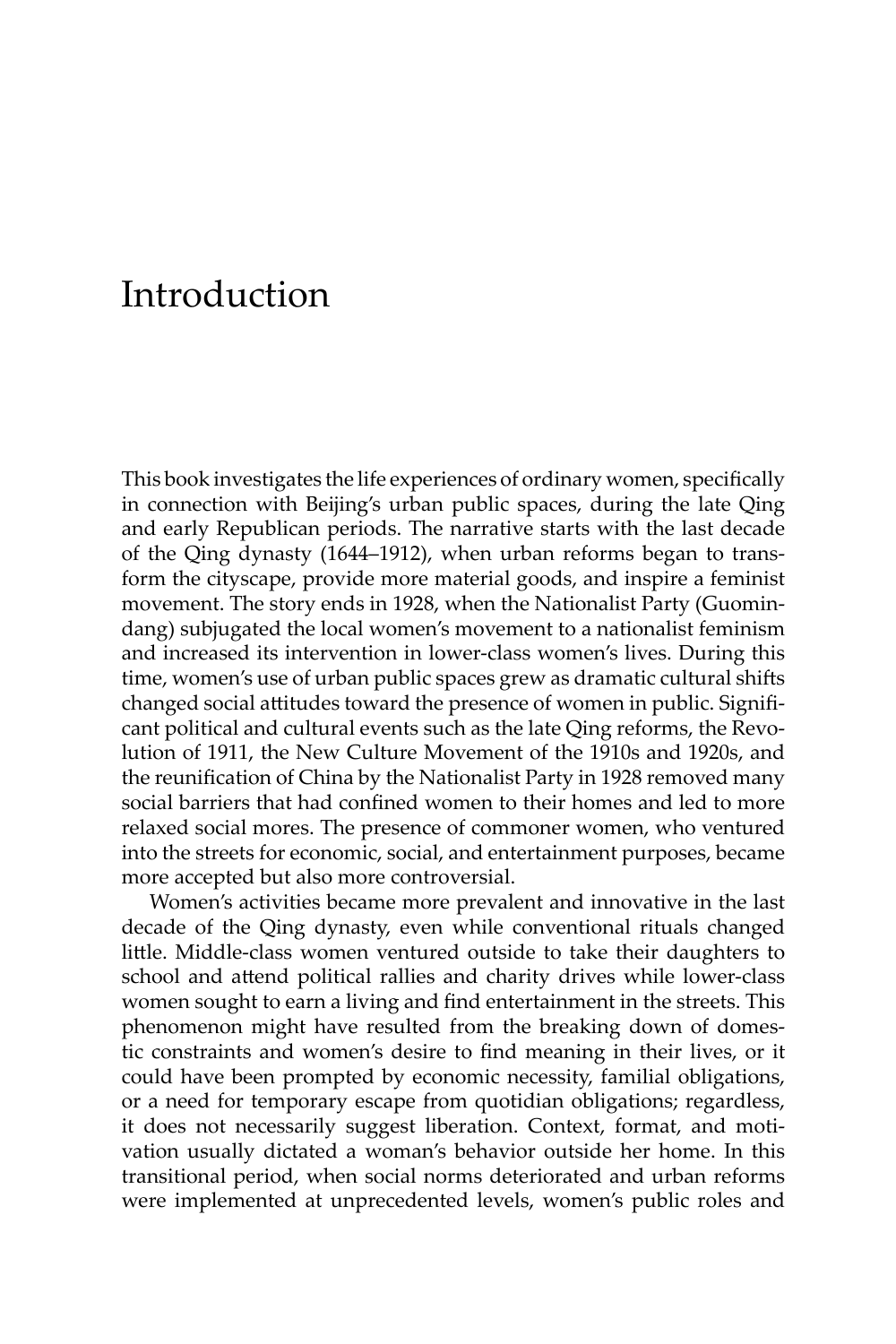identities tended to be more complex and ambiguous. We can find evidence of women using old customs to justify vacations or their involvement in the booming new entertainment industry; we can also identify the intertwining of traditional professions for women with the new concept of self-employment on the street by lower-class women as a solution to rampant urban poverty.

Still, we cannot ignore the phenomenon in which the wives and daughters of working-class men scrambled for various kinds of low-end jobs. One thing is clear: women in Beijing didn't present a homogenous social category; their reactions to the shifting and challenging social environment varied. Middle-class and working-class women adopted different approaches to their participation in the construction and reconstruction of urban public spaces.

#### **Study of Women and the City**

The study of commoner women's everyday lives and their use of urban public spaces in early twentieth-century Beijing is rooted in feminist scholarship. Scholarly inquiries into women and labor history, urban prostitution, and modernization have been particularly helpful to the formulation of this book's framework. Publications on the female industrial workforces in Shanghai, Tianjin, and Hangzhou supplement our understanding of women' strategies for survival, unfair treatment in the workplace, social networks, and political consciousness, as well as the governmental policies regarding women. Scholars have found that cotton mill workers went to the city from rural areas, organized sisterhoods based on kinship and native place, and struck for better jobs and welfare benefits. Their common experience of working in low-skilled, low-paying jobs and facing discrimination because of marriage and pregnancy didn't necessary unite them, because regional loyalties and kinship networks tore them apart. The mundane realities of these women's experiences contradict the old assertion that women, as part of the exploited working force, were unified and acquired class awareness under the Communist Party.<sup>1</sup>

More relevant to our understanding of working-class women in Beijing during the late Qing and Republican periods are scholarly examinations of women who worked in nonfactory jobs in various sectors as actresses, dance girls, waitresses, and prostitutes. In theaters, dance halls, and teahouses, female employees often replaced males but had to trade their sexuality and reputations for job security and income. Their public

<sup>1</sup> Hershatter, *The Workers of Tianjin, 1900–1949*; Honig, *Sisters and Strangers*; Perry, *Shanghai on Strike*; and Rofel, *Other Modernities*.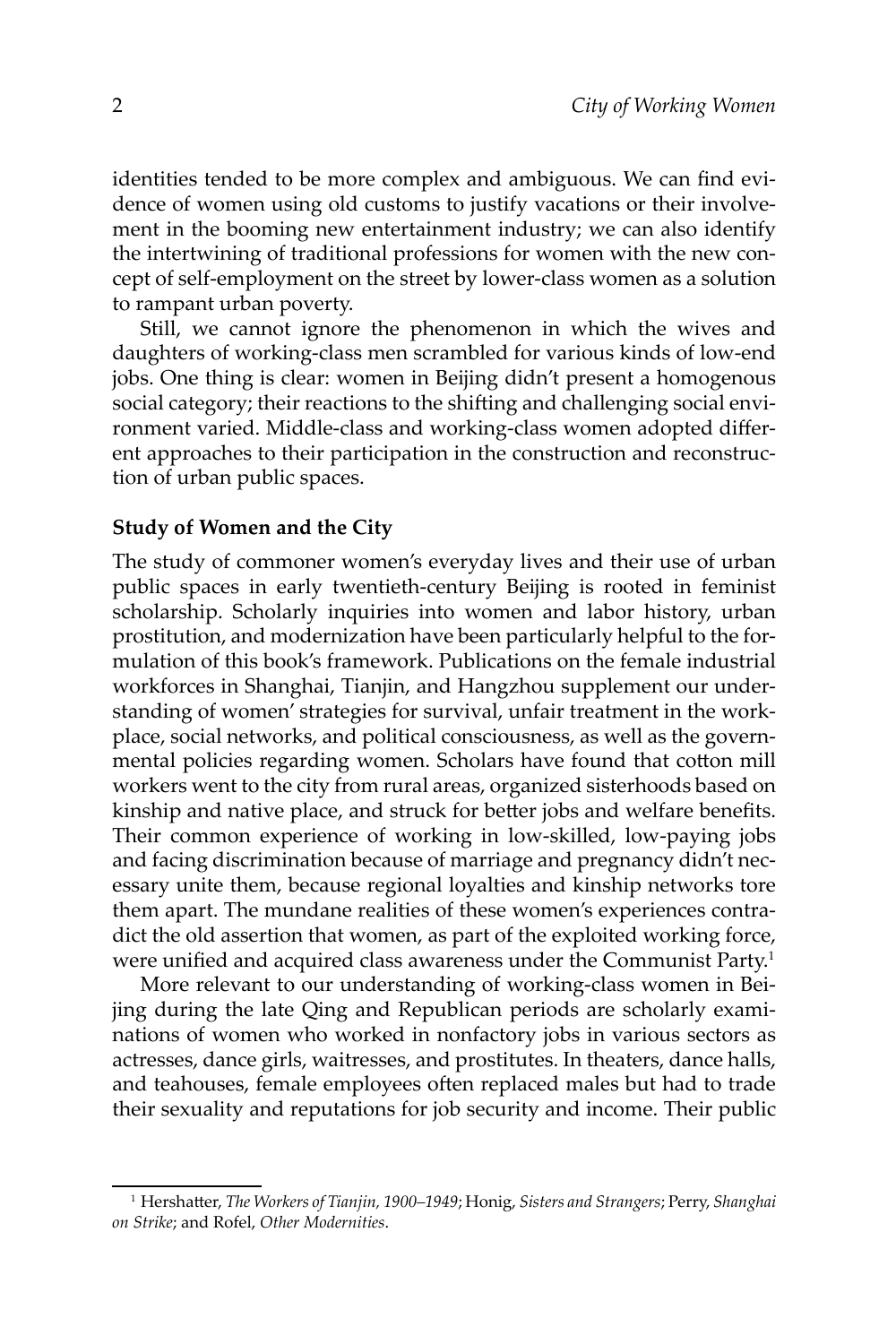#### ONE

# Women in the City

As the imperial capital of the Yuan (1279–1368), Ming (1368–1644), and Qing dynasties, Beijing imposed a gender-based regime through its political, administrative, and ceremonial functions. An urban gender regime is imposed via the prevailing ideologies of how men and women should act, think, and feel; their access to social positions; their control of resources; and the relationships between them.<sup>1</sup> The city's social order sought to embody the harmony of cosmic forces, while various temples those dedicated to ancestors, heaven, agriculture, the soil and grain, the Sun, the Moon, and the Earth—facilitated cults devoted to the patriarchal ideal and the supernatural powers from which the ruler received his political legitimacy. The imperial capital was a sacred place woven by the warp of a cosmic/astral system of symbols that identified the city as the center of the world and the weft of a system of shared beliefs in gods, spirits, and heroes.<sup>2</sup> Thus, the emperor performed his duty as the son of heaven and presented a system of leadership to the male-dominated society. He commanded the army, conducted imperial ceremonies, and oversaw the administrative bureaucracy. The city's walls and gates epitomized a mechanism of control beyond their basic protective function: the opening and closing of the gates provided a strict regulation of travelers' movements and a checkpoint for identifying and detaining criminals and runaway women. The Forbidden City, located in the southeast of the Imperial City, was home to what was probably the largest patriarchal family in China. The emperor, surrounded by a significant number of consorts, eunuchs, and children, exercised absolute authority over the family hierarchy, including women's duties and children's education. The emperor and empress were considered role models for all Chinese families, who also learned about social norms and the role of virtue from the Confucian

<sup>&</sup>lt;sup>1</sup> Lynn M. Applenton, "The Gender Regimes of American Cities," in Garber and Turner, *Gender in Urban Research*.

<sup>2</sup>Meyer, *The Dragons of Tiananmen*, 6.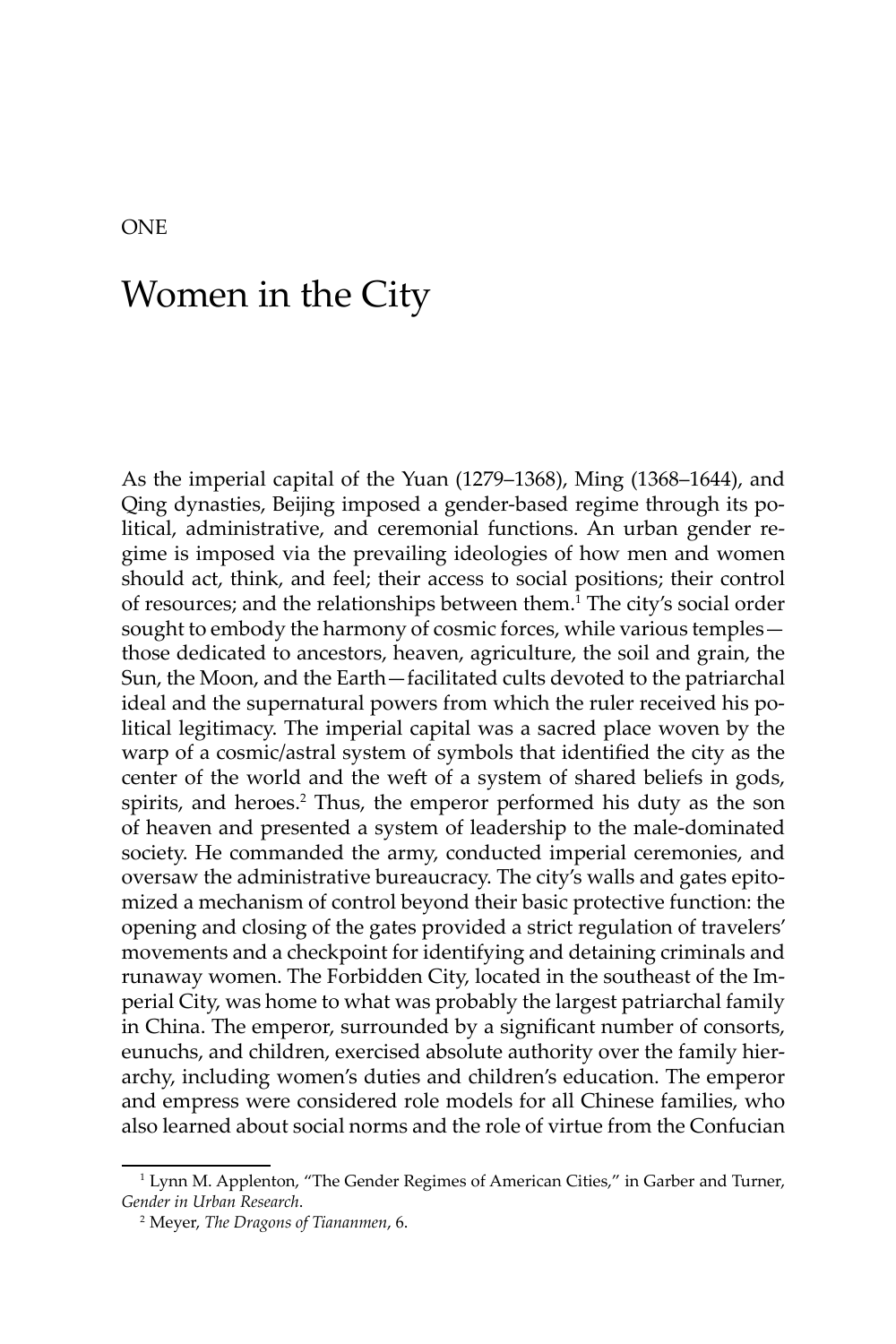#### TWO

# Livelihood

If middle-class daughters gained satisfaction from an expanded social sphere that facilitated their political consciousness, social networks, and personal autonomy, laboring-class women opted to use urban public spaces for financial gain. Their revenue-generating endeavors, whether home based or publicly operated, were related to outside agencies, institutions, or places. Their efforts to earn a living accounted for a crucial part of the urban economy and helped lower-class families acquire the resources needed for subsistence. Yet, women were not granted access to the public domain by male authorities or because of the city's transformation from ancient to modern. Instead, women found jobs through their own negotiations and struggles. Laboring women took on the work appropriate for their station in life. Their strong will to survive, plus their diligence and sacrifices, helped them adapt to the competitive urban environment. Although their entry into public spaces was propelled by financial need and their jobs were mostly low paid, low skilled, or disreputable, the fact that they worked, especially outside their homes, directly challenged the elites' ideal of female dependency and eventually redefined city streets as workplaces for women.

The outside/inside dichotomy representing both the division of male and female labor and the values and assumptions that degraded women's contributions existed in the city's job markets.<sup>1</sup> Women's work anywhere in the city was systematically underrated. Yet, lower-class women hardly observed geographical boundaries, restricting their work to the family home or courtyard; they used streets or other sites to earn a profit. Wives' dual responsibilities for profit seeking and child rearing blurred the distinction between production and reproduction. In late Qing and early Republican Beijing, some female workers received orders from workshops and completed them at home, operating in the low end of the industrial production chain. Other women worked as maids, recycled junk, sold

<sup>&</sup>lt;sup>1</sup> Jacka, *Women's Work in Rural China*, 3-4.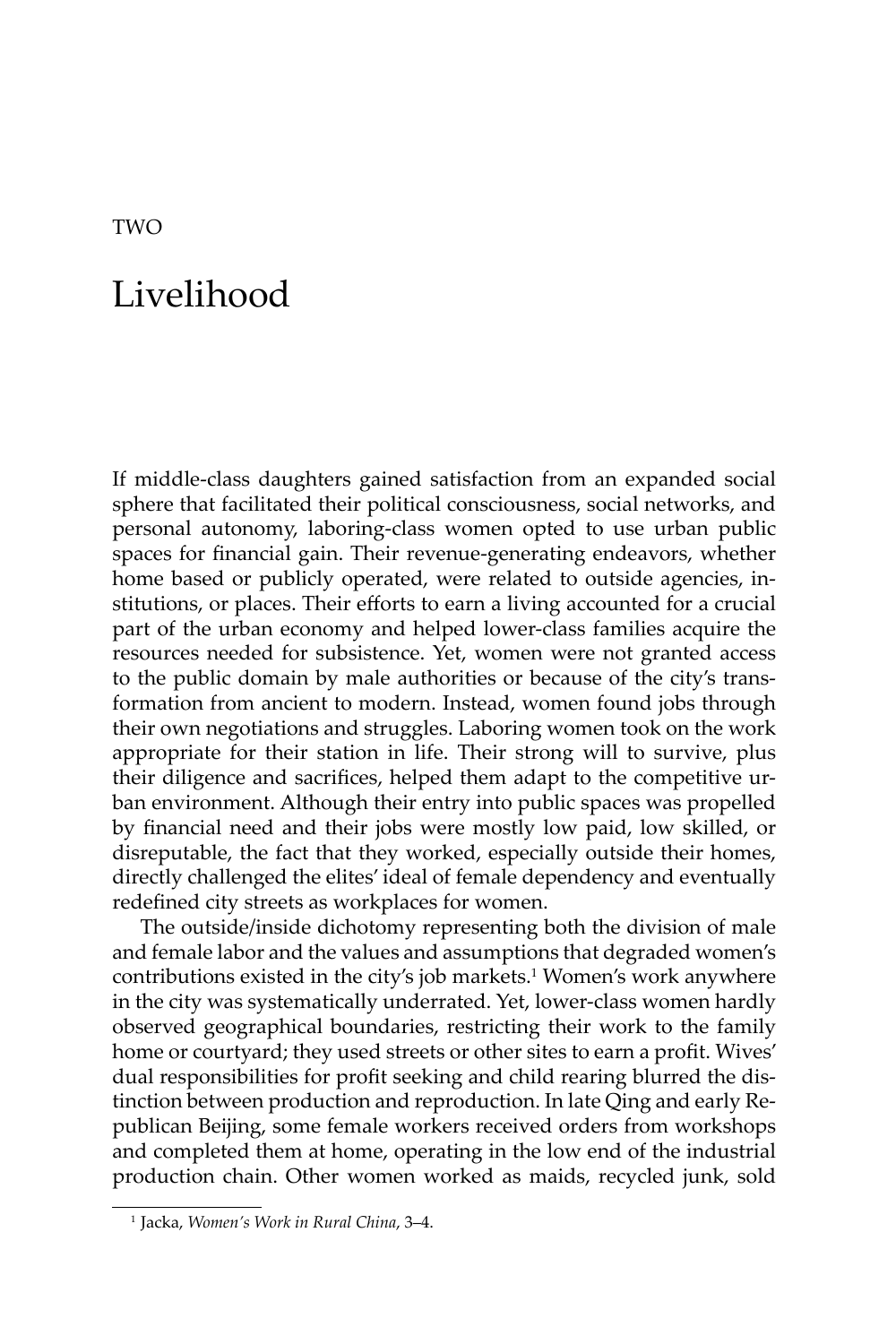#### THREE

# Neighborhood

A neighborhood could represent many things to a laboring-class woman: work site, social hub, buffer zone between her home and the city, and source of immediate support. The borders between homes and the surrounding alleyways and streets were always obscured because the lives of most lower-class women unfolded primarily beyond the household and even the courtyard. These laboring-class women might interact with neighbors and friends, look for opportunities to make money, care for children, bargain with vendors, enjoy street shows, or confront trespassers. They felt more secure and well-connected in their residential areas than in the city at large. Housewives could rebel against their abusive parents-in-law or husbands, defend their own well-being, claim their rights and territories, and win sympathy and support in the street. Yet, this was also where women could become victims of crime, and where they could act out their own dramas of greed and lust. The streets held promise but were also dangerous and cruel.

A neighborhood is a community, a small-scale and spatially bound area within which residents share certain characteristics. "Community" is a term connoting warmth and solidarity. It is a relational rather than a categorical concept, defined both by material social relations and by symbolic meanings.<sup>1</sup> This chapter explores the social dimension of ordinary women who built networks and sought support in their neighborhood communities. Lower-class women demanded communication, friendship, and mutual aid. Their emotional ties extended from their multifamily compounds to the households of nearby neighbors. This chapter explains how women fought for justice and sought moral support and mediation from their neighbors, often pursuing conflicting goals and competing for resources and opportunities. The chapter also shows that social tensions exacerbated by economic pressure turned the neighborhood into a battle zone where women became the prey of criminals, ran

<sup>1</sup>McDowell, *Gender, Identity, and Place*, 100.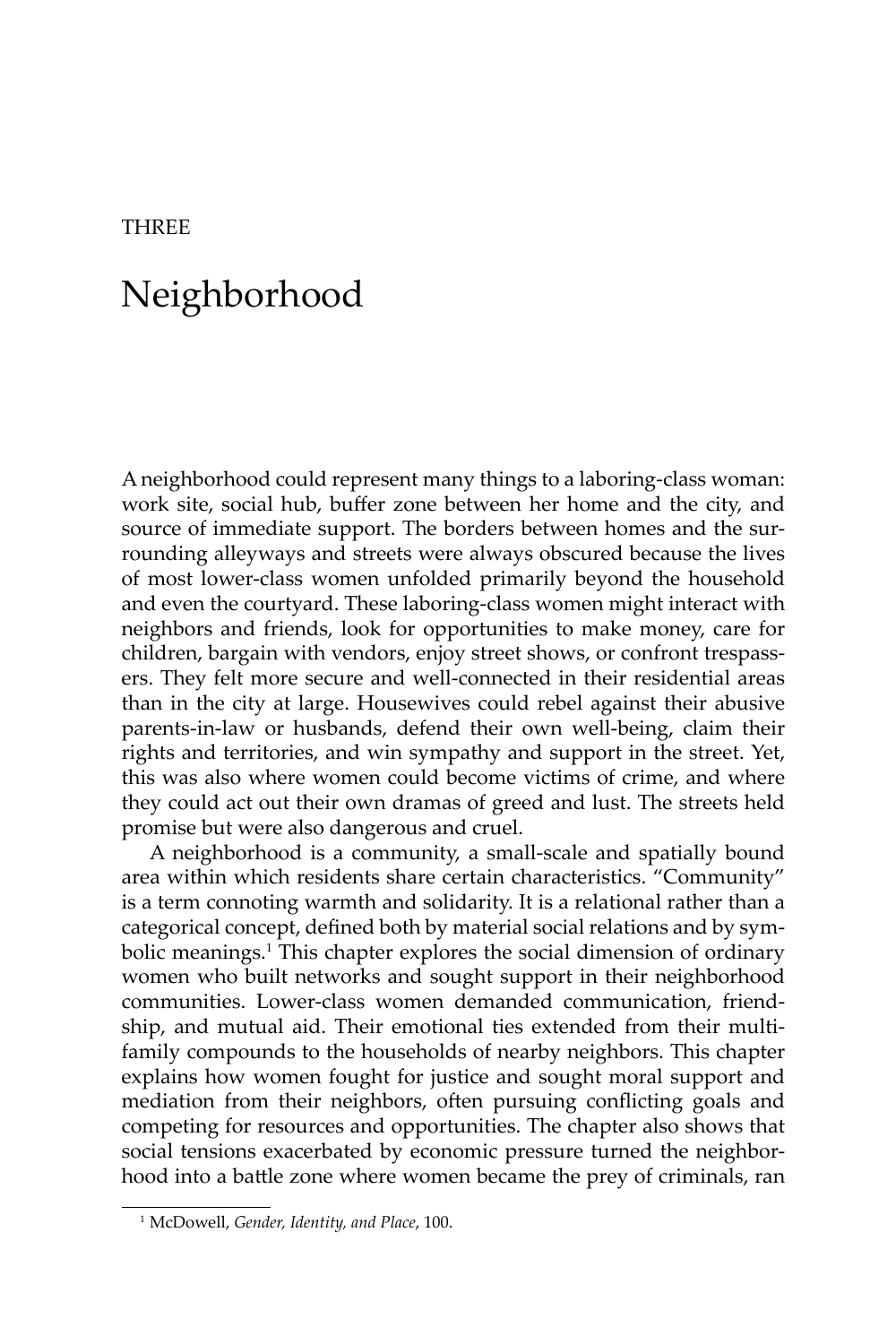#### FOUR

# Leisure

If work and everyday life associated lower-class women with neighborhood streets, leisure involvement extended women's activities to more and further places in the city. In the late imperial capital, *guojie* (celebrating festivals) and *guangmiao* (strolling around temple fairs) were two great pleasures for ordinary women who filled their vacation time with worshipping local deities, shopping, gathering with friends, or pursuing amusements. Their leisure time and activities were regulated by the calendar and approved by most of the households in the city. The growth of urban public facilities, along with the booming of the entertainment industry and the relaxation of restrictive norms, gave rise to a new tide of pleasure-seeking women during the early twentieth century. Urban public spaces opened to women on an unprecedented scale and nurtured women's individualism and sociability.

Here, a fundamental question emerges as we compare women's traditional leisure pursuits with their new forms of recreation. How did they differ? Would leisure serve as a vehicle to renew women's domestic obligations and images or would it help women break down social barriers? Historians who study Chinese women have discovered that, even under the custom of seclusion, women of all classes liked to visit temples or go on pilgrimages in late imperial China. Elite women might make scenic outings, go boating and on picnics, or take long journeys accompanying their husbands on their official duties, while countrywomen could watch plays put on in villages and market towns.<sup>1</sup> Did those leisure activities suggest a kind of liberation? Feminist scholars generally believe that women's lack of choices about their patterns and spaces for leisure reflects unequal gender relations. Because of domestic obligations, women, whether working outside the house or staying at home, usually have less leisure time than men, and since leisure can be a form of resistance

<sup>1</sup>Bray, *Technology and Gender*; Ko, *Teachers of the Inner Chambers*; and Ebrey, *The Inner Quarters.*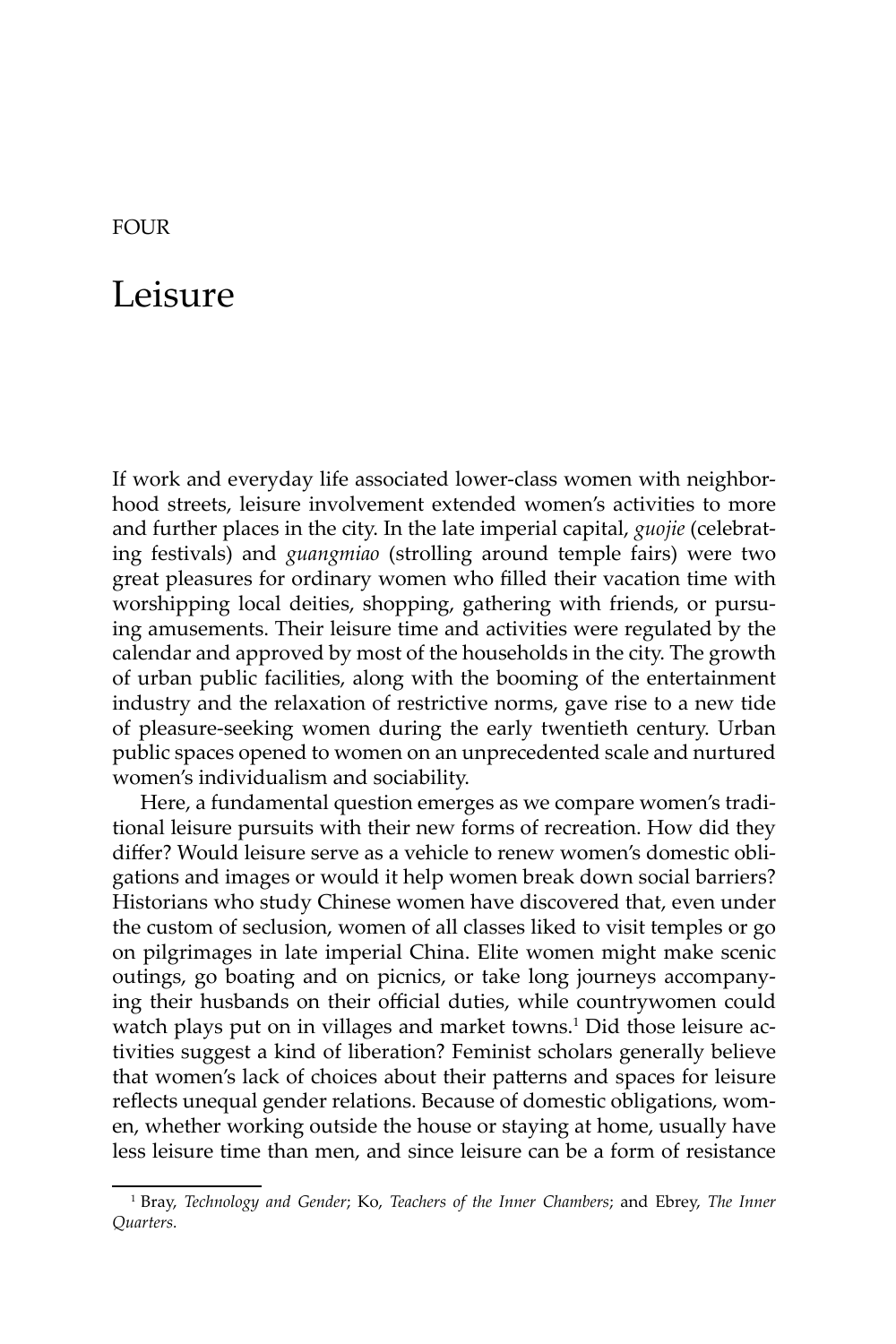#### FIVE

### Actresses

Unlike most family-oriented ordinary women, who used public spaces as their auxiliary territories, stage actresses treated public spaces as their homes and workplaces. As professional artists, they were trained, gifted, and, in many cases, accomplished. Despite often humble origins, they entered a public realm newly opened to them as rivals to male actors. They shared the same class background as streetwalkers yet had access to fame and wealth. They were contract workers, self-employed, or business managers who worked outside the home. Like courtesans, they were alienated from mainstream family life and associated their sexuality with the entertainment industry.<sup>1</sup> In theory, actresses didn't sell their bodies but their art. Their sexuality was available only in their audience's imagination. In terms of publicity, they overshadowed courtesans by performing for men and women of all social classes, traveling widely, and being prominently featured in the news media. Nonetheless, their work in the commercial theater complicated gender relations and further underscored women's paradoxical identities. They could be accomplished artists that male elites applauded, female role models that the government manipulated, or immoral and dangerous women that officials and policemen attempted to constrain.

The government banned female performers from the public stage beginning in the late Ming, and male actors then performed all roles. The Manchu rulers kept the law prohibiting actresses and excluded women from the theater either as performers or as audience members.<sup>2</sup> It was only in the late nineteenth and early twentieth centuries that actresses began to resurface in major cities. As early as the 1870s, traveling troupes of actresses performed at private affairs in Beijing. Siblings You Jinhua and

<sup>&</sup>lt;sup>1</sup> Susan Mann argues that there were two foundations for women's sexuality: one built on the family and child rearing and one based on prostitution (see "What Can Feminist Theory Do for the Study of Chinese History?," 241–260).

<sup>2</sup>Dolby, *A History of Chinese Drama*; Tan Fan, *Youling shi*.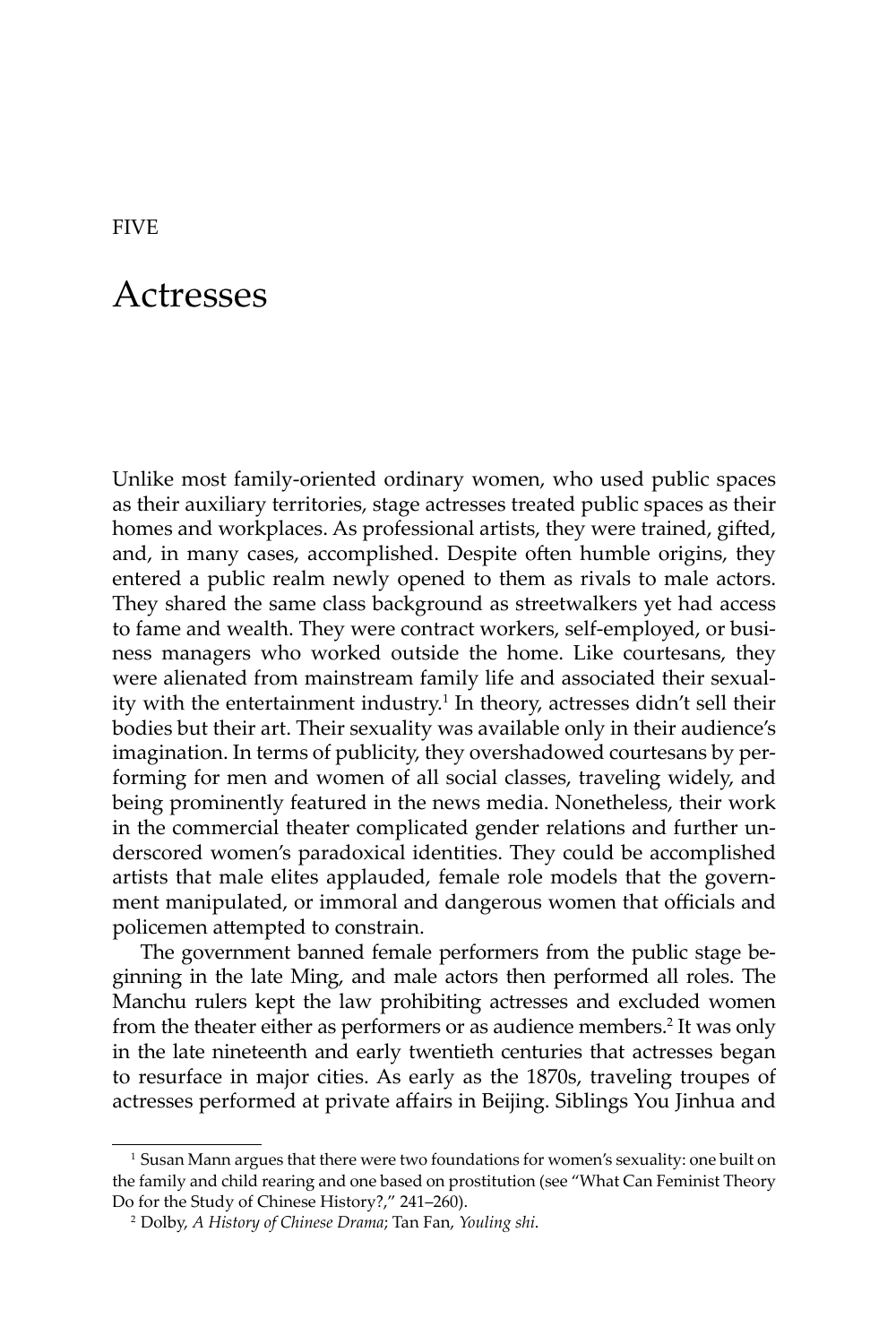## **Prostitutes**

Whereas the morality of actresses was often and widely questioned, prostitutes epitomized moral deficiency. In early twentieth-century Beijing, new elites and the government associated sex workers with urban corruption and national backwardness, viewing them as a target of reform. Among lower-class women who worked outside their households, prostitutes were the least respected and considered the most dangerous. Because these women deserted their feminine duties and entered an occupation that could ruin men's careers and affected wives and daughters of honorable families, they were detested, demonized, and shunned. Beijing prostitutes were public women in the sense that they worked in public sites, advertised their services, and used their private rooms as social spaces to entertain male clients. If lower-class women's work, either at home or on the street, was taken for granted as part of female domestic obligations, prostitutes' work was a violation of both feminine virtues and public order. The "body problem" generally meant defending the female body in the public realm against intrusions by men, but for prostitutes this became an issue of using the body for commercial purposes. In urban public spaces, sex workers were seen as victimizing others and having nothing morally to safeguard.

Scholars have investigated various aspects of the market for sexual services in China and conceptualized the sex trade as a hierarchical profession, a workplace for women, a forum where reformist elites criticized the old and backward China and created a new nation, and a site where the state regulated women's sexuality and lives.<sup>1</sup> These research

SIX

<sup>&</sup>lt;sup>1</sup>Xiaoqing Ye, "Commercialization and Prostitution in Nineteenth Century Shanghai," in Finnane and McLaren, *Dress, Sex, and Text in Chinese Culture*, 37–57; Henriot, "Chinese Courtesans in Late Qing and Early Republican Shanghai"; Henriot, "From a Throne of Glory to a Seat of Ignominy"; Henriot, *Prostitution and Sexuality in Shanghai*; Ho, "Selling Smiles in Canton"; Hershatter, "The Hierarchy of Shanghai Prostitution"; Hershatter, "Courtesans and Streetwalkers"; Hershatter, "Modernizing Sex, Sexing Modernity: Prostitution in Early Twentieth-Century Shanghai," in Gilmartin et al., *Engendering China*, 147–174; and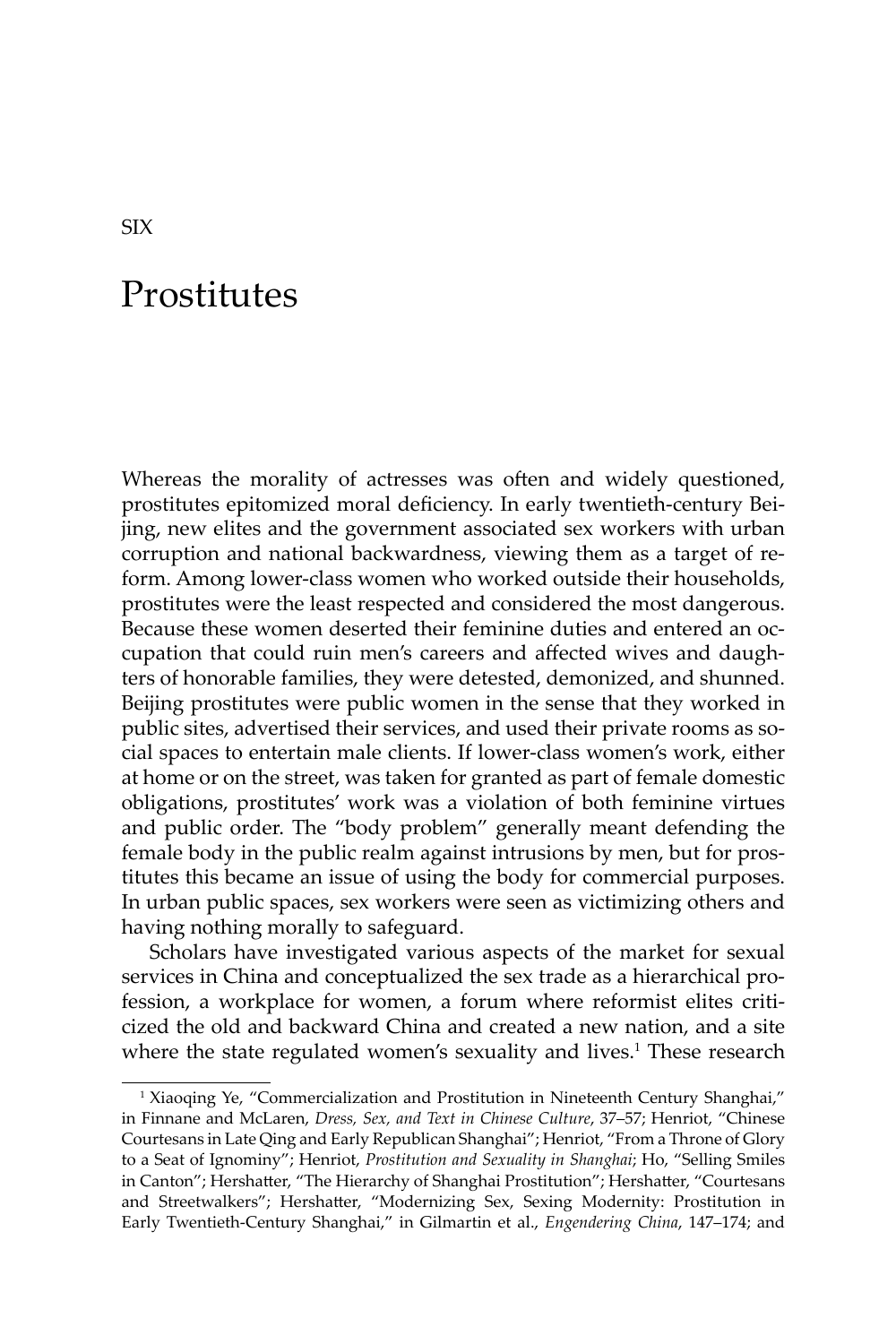#### **SEVEN**

# Policing Women

One outcome of urban reform was the state's effort to penetrate and regulate Beijing's burgeoning population through its police force. The ubiquitous policemen presided over streets and neighborhoods, coming into close contact with ordinary citizens daily. Their interactions with women were intensified, too, because of women's growing presence in public. Like family patriarchs who looked after women at home, paternalistic policemen watched over women in public. During the late Qing and early Republican periods, the police defended female domesticity in an attempt to keep women from falling into life on the street and adopted various policies to reduce the numbers and influence of the "dangerous" women already there. Mary Ryan has categorized nineteenth-century American urban women as "endangered" and "dangerous" in the context of the assumptions of the bourgeois class. Endangered women were clearly in the middle and upper classes, while dangerous women were the streetwalkers, beggars, and vagrants from the lower classes. Businessmen and reformers protected endangered women through gender segregation in public spaces, and lawmakers attempted to restrict the freedom of dangerous women.<sup>1</sup> This division of women in public epitomizes the urban elites' attitudes toward women of different classes, but it needs to be modified when applied to the Beijing scenario. In the eyes of Beijing authorities, dangerous women could be similar to those in American cities, but the endangered should include women from decent lower-class families. Policemen believed that girls and women could be endangered morally and physically if allowed to mingle with men in public, and thus female citizens were subject to segregation and monitoring. Prostitutes, homeless women, and female criminals threatened people of both sexes and thus should be restrained or banned. The dangerous and endangered, however, differed according to context. Prostitutes, for instance, threatened men's morality, finances, and families, yet they were themselves victims of traffickers, bustard

<sup>1</sup>Ryan, *Women in Public*, 58–94.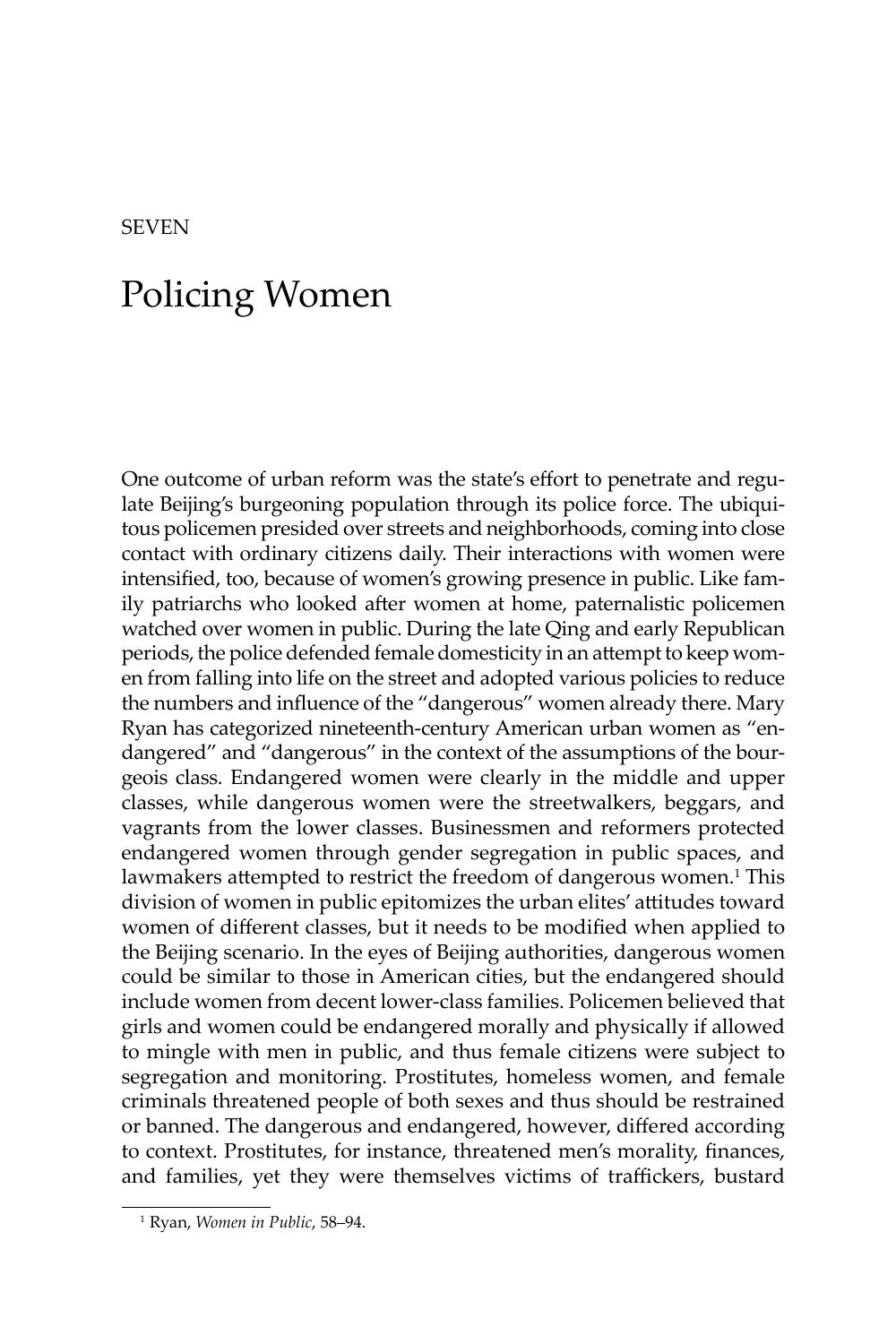### Conclusion

In 1928, the Nationalist Party unified China and extended its control to the Republican capital, which was renamed the Beiping Special Municipality (Beiping tebieshi). The Nationalist Party and government endorsed the women's emancipation movement but guided it with a mixed ideology of modernization and Confucianism. The party supported women's rights while stressing women's domestic responsibilities and social hierarchies.<sup>1</sup> The new municipal authorities emphasized the transformation of popular culture as an indispensable component of the revolutionary cause and encouraged citizens to discard concepts and rituals associated with the imperial past. Women's foot binding, men's queue wearing, and opium smoking were prohibited for being "injurious to health and undermining of the race."2 Meanwhile, women's home industriousness and equal employment opportunities were highlighted to promote production and consumption. The city government tightened its regulation of prostitution and attempted to transform midwives into medical workers. To cultivate women's new character and morality, the Nationalist police force intensified the surveillance of women in public spaces and imposed strict censorship on plays and movies. The party and government also protected women in the family and forbade the trafficking of women. Party members reorganized charitable institutions as a way to build a modern city and made the rescue of problematic women a priority.3 In addition to urban reforms through which the Nationalist Party carried out its guideline of women's enhancement, the party attempted to mobilize working-class women for the revolution. The party used middle-class women's societies as an instrument for indoctrinating them with a nationalist ideology and

<sup>1</sup> Fan, *Footbinding, Feminism, and Freedom*, 225–254.

<sup>&</sup>lt;sup>2</sup> "Beiping tebieshi shehuiju diyici xuanyan" [The first declaration of the Social Bureau in the Beiping Special Municipality], *Shizheng gongbao* 2 (August 1928): 276–277; "Bugao" [Poster], *Shizheng gongbao* 4 (October 1928): 283.

<sup>&</sup>lt;sup>3</sup> "Beiping tebieshi shehuiju xunling" [Instruction of the municipal government of the Beiping Special Municipality], *Shizheng gongbao* 4 (October 1928): 312–313.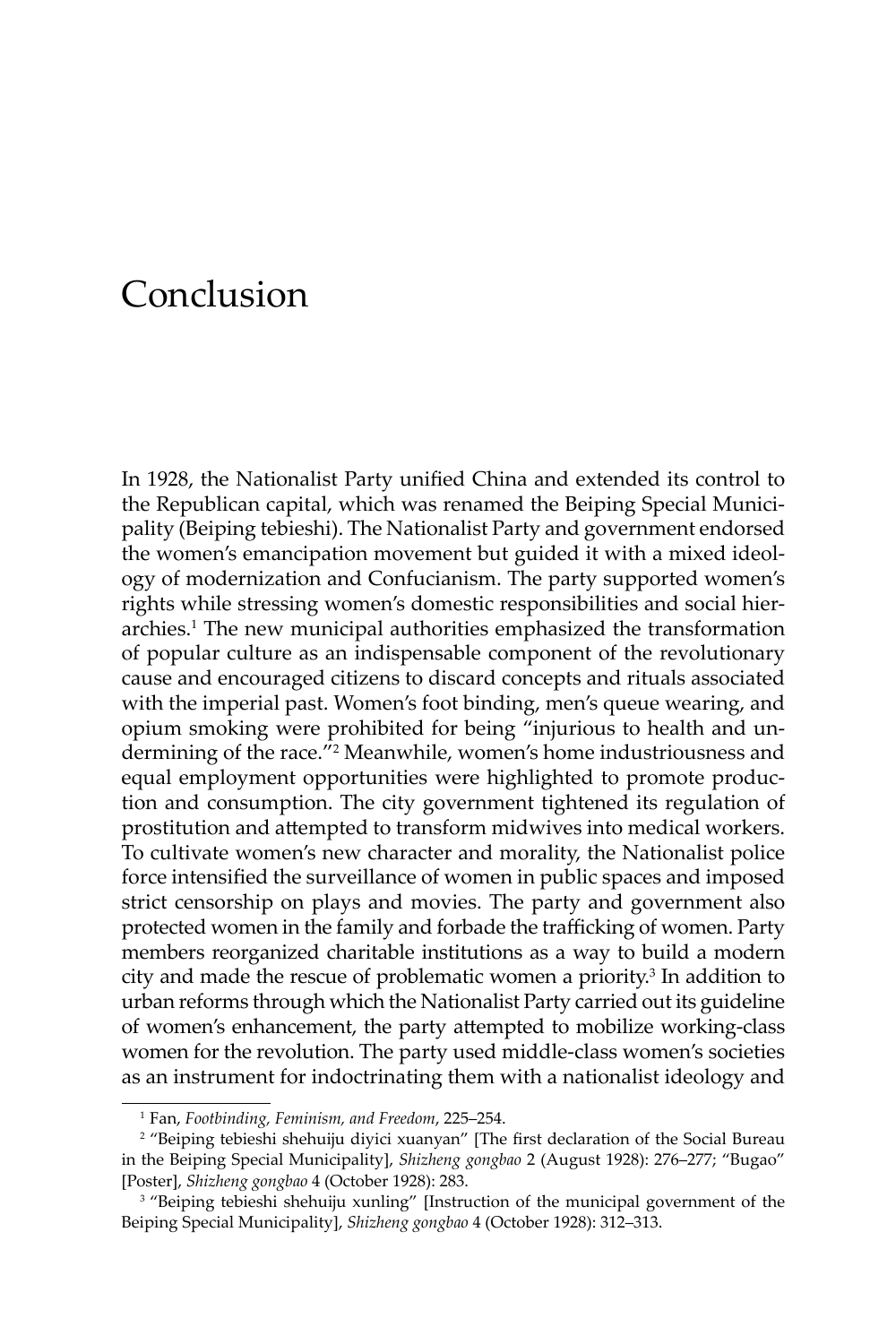# Bibliography

- Abu-Lughod, Lila. "The Romance of Resistance: Tracing Transformations of Power through Bedouin Women." *American Ethnologist* 17, no. 1 (February 1990): 41–55.
- Altman, Irwin, and Ervin H. Zube. *Public Places and Spaces: Human Behavior and Environment*. New York: Plenum, 1989.
- Arlington, L. C., and William Lewisohn. *In Search of Old Peking*. Peking: Henri Vetch, 1935. Reprint, Hong Kong: Oxford University Press, 1987.
- Anderson, Benedict. *Imagined Communities: Reflections on the Origin and Spread of Nationalism*. London: Verso, 1991.
- Aston, Elaine. *An Introduction to Feminism and Theatre*. London: Routledge, 1995.
- Bai Hequn. *Lao Beijing de juzhu* [Residences in old Beijing]. Beijing: Yanshan chubanshe, 1999.
- Bai Tiezheng. *Lao Beiping chui erpangfeng* [An old Pekingese blows at your ears]. Taipei: Huilong wenhua youxian gongsi, 1974.
- Bai Yei and Shen Ying. *Tianqiao*. Beijing: Xinhua chubanshe, 1986.
- *Baihua jiebao* [Vernacular herald]. Beijing, 1913.
- Bao Tianxiao. *Chuanyinglou huiyi lu xubian* [Continuation of the Memoir of Chuanyinglou]. Taiyuan: Shanxi guji chubanshe, 1999.
- Barlow, Tani E. *The Question of Women in Chinese Feminism*. Durham, N.C.: Duke University Press, 2004.
- Beahan, Charlotte. "Feminism and Nationalism in the Chinese Women's Press, 1902–1911." *Modern China* 1, no. 4 (October 1975): 379–416.
	- \_\_\_\_\_\_. "The Women's Movement and Nationalism in Late Ch'ing China." Ph.D. diss., Columbia University, 1976.
- *Beijing nübao* [Beijing women's daily]. Beijing, 1905–1909.
- Beijing renmin chubanshe, ed. *Beijing shiyuan* [Historical gardens of

Beijing]. Beijing: Beijing renmin chubanshe, 1983.

- *Beijing ribao* [Beijing daily]. Beijing, 1910.
- *Beijing xingshi huabao* [Beijing wakening world pictorial]. Beijing, 1909–1910.